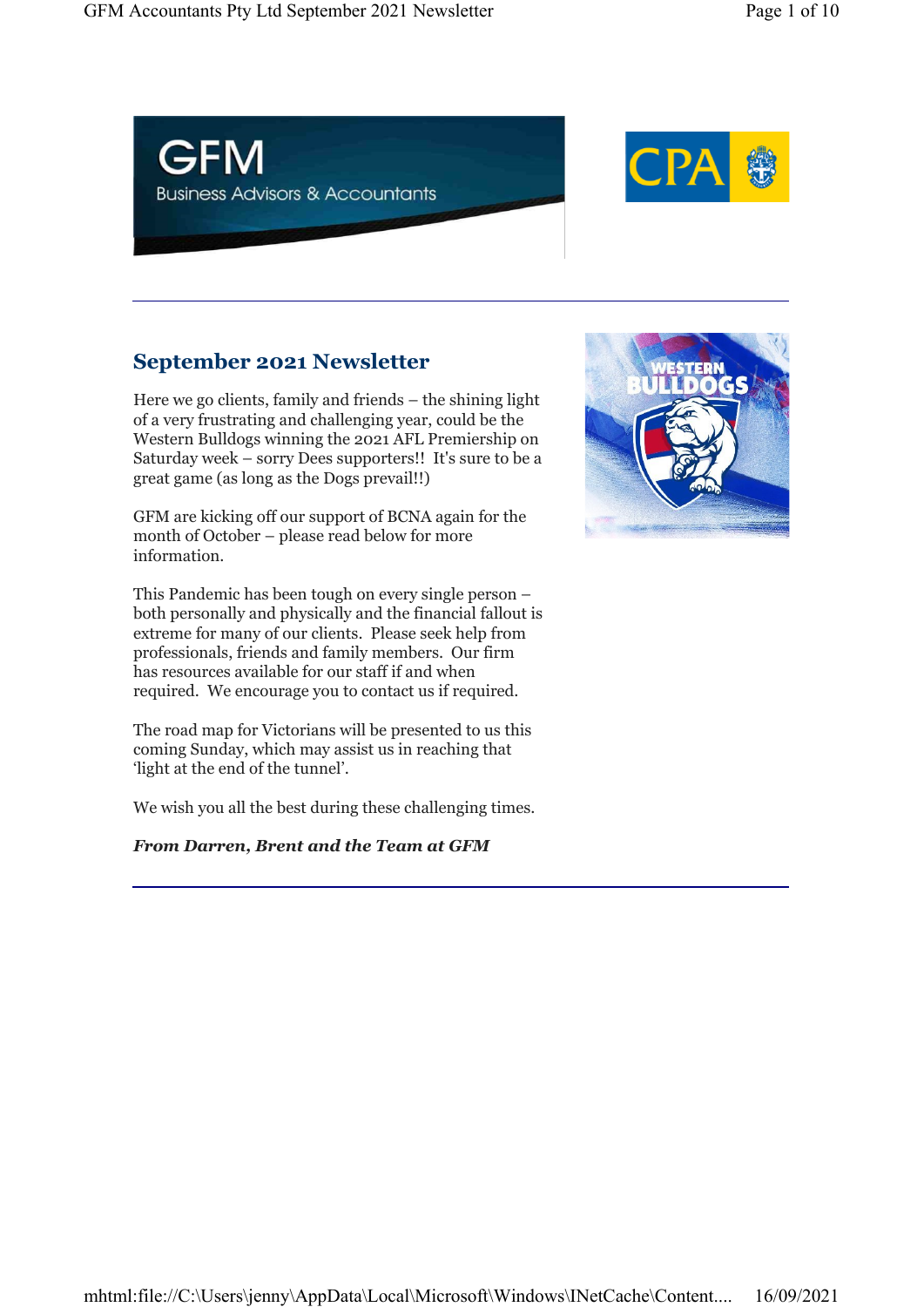

### Think Pink - GFM (BCNA) Fundraiser

This October 2021 GFM Accountants will be running our fundraising drive in support of the Breast Cancer Network Australia (BCNA) and we are hoping that all of our amazing clients will get behind us.

You will notice some changes to our email signatures from the 1st of October which will also include a link directly to our fundraising page if you would like to help us.

If permitted, we will share the details on our Facebook page of those businesses (not anonymously) who help us and our efforts.

#### A little bit about Breast Cancer Network Australia (BCNA)

Breast Cancer Network Australia (BCNA) is the peak national organisation for Australians personally affected by breast cancer, and consists of a network of more than 110,000 individual members and 300 Member Groups.

BCNA supports, informs, represents and connects Australians affected by breast cancer. BCNA works to ensure that Australians affected by breast cancer receive the very best support, information, treatment and care appropriate to their individual needs.

Visit www.bcna.org.au if you would like to learn more about their programs and services, including their free My Journey Kit for women newly diagnosed with breast cancer.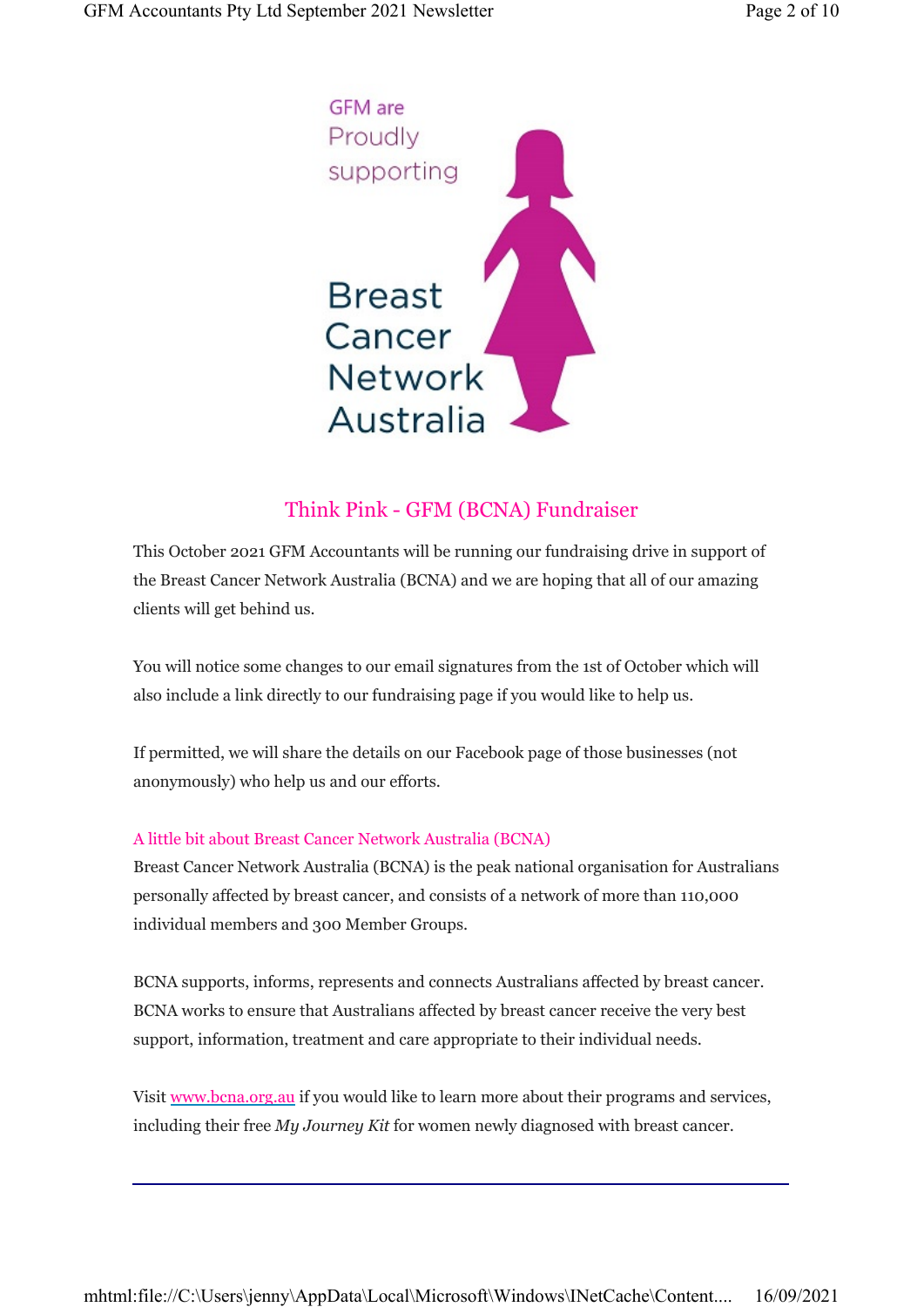## Special Points Of Interest

- Time running out to register for the JobMaker Hiring Credit.
- Extra 'super' steps when hiring new employees.
- Expansion of support for small and medium sized business to access funding.
- Mental Health Support for Business Owners.
- Apply Now: Commercial Landlord Hardship Fund 3
- CPI June 2021 quarter.
- Targeted assistance for child care services during COVID lockdown.
- Div.293 concessional contribution assessments have been issued.
- Key Dates.



# Time running out to register for the JobMaker Hiring Credit

The third JobMaker Hiring Credit claim period is now open. If you've hired new eligible employees from 7 April 2021, your business may be eligible to receive payments under the JobMaker Hiring Credit scheme.

#### Eligible businesses may be able to claim up to:

- \$10,400 over a year, for each additional eligible employee hired aged 16 to 20 years
- \$5,200 over a year, for each additional eligible employee hired aged 30 to 35 years.

#### To claim, you'll need to:

- register at any time until 6 October 2021
- nominate your additional eligible employees
- claim your payment.

The third claim period closes 31 October 2021.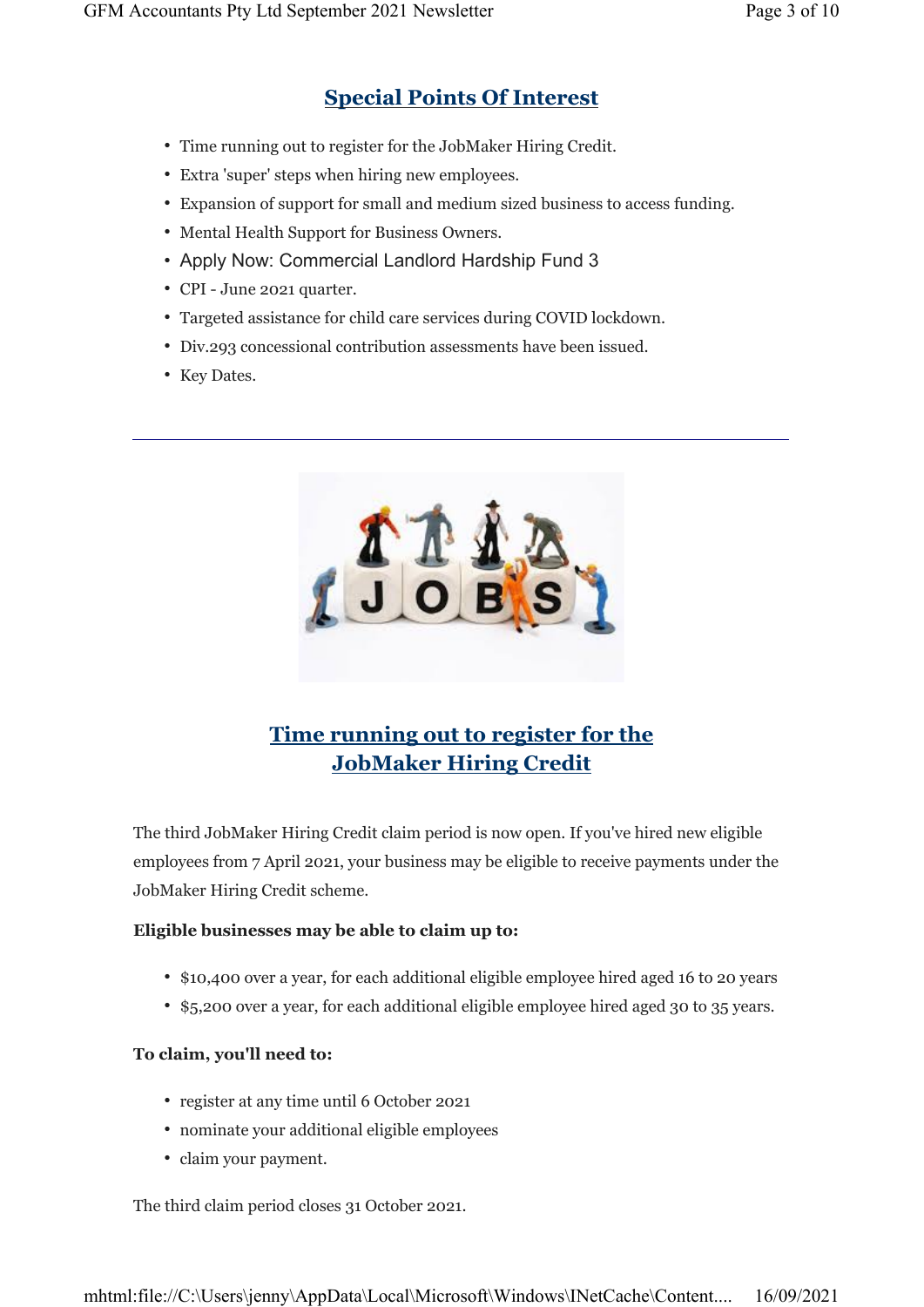The JobMaker Hiring Credit scheme is open to eligible employers who hire additional eligible employees by 6 October 2021. If you're considering hiring more staff, find out how the JobMaker Hiring Credit scheme can benefit your business.

### Extra 'super' step when hiring new employees

Most new employees are eligible to choose the super fund you pay their Super Guarantee Contributions to.

Currently, when a new employee doesn't choose their own super fund, you must pay super contributions into your default fund.

From 1 November, if you have new employees start, you may have an extra step to comply with the choice of fund rules. If a new employee doesn't choose a super fund, you may need to request their 'stapled super fund' details from us.

A stapled super fund is an existing super account which is linked, or 'stapled', to an individual employee so that it follows them as they change jobs.

The change aims to reduce account fees by stopping new super accounts being opened each time they start a new job.

From 1 November, you will be able to request stapled super fund details for new employees using Online services for business.

#### What you can do now:

To make sure you're ready when the time comes, check and update the access levels of your authorised representatives using Online services on behalf of your business. This will also protect the personal information of your employees.

## Expansion of support for small and medium sized business to access funding

The Government is providing additional support to small and medium sized businesses ('SMEs') by expanding eligibility for the SME Recovery Loan Scheme. Specifically, in recognition of the continued economic impacts of COVID-19, the Government will remove requirements for SMEs to have received JobKeeper during the March quarter of 2021 or to have been a flood affected business in order to be eligible under the SME Recovery Loan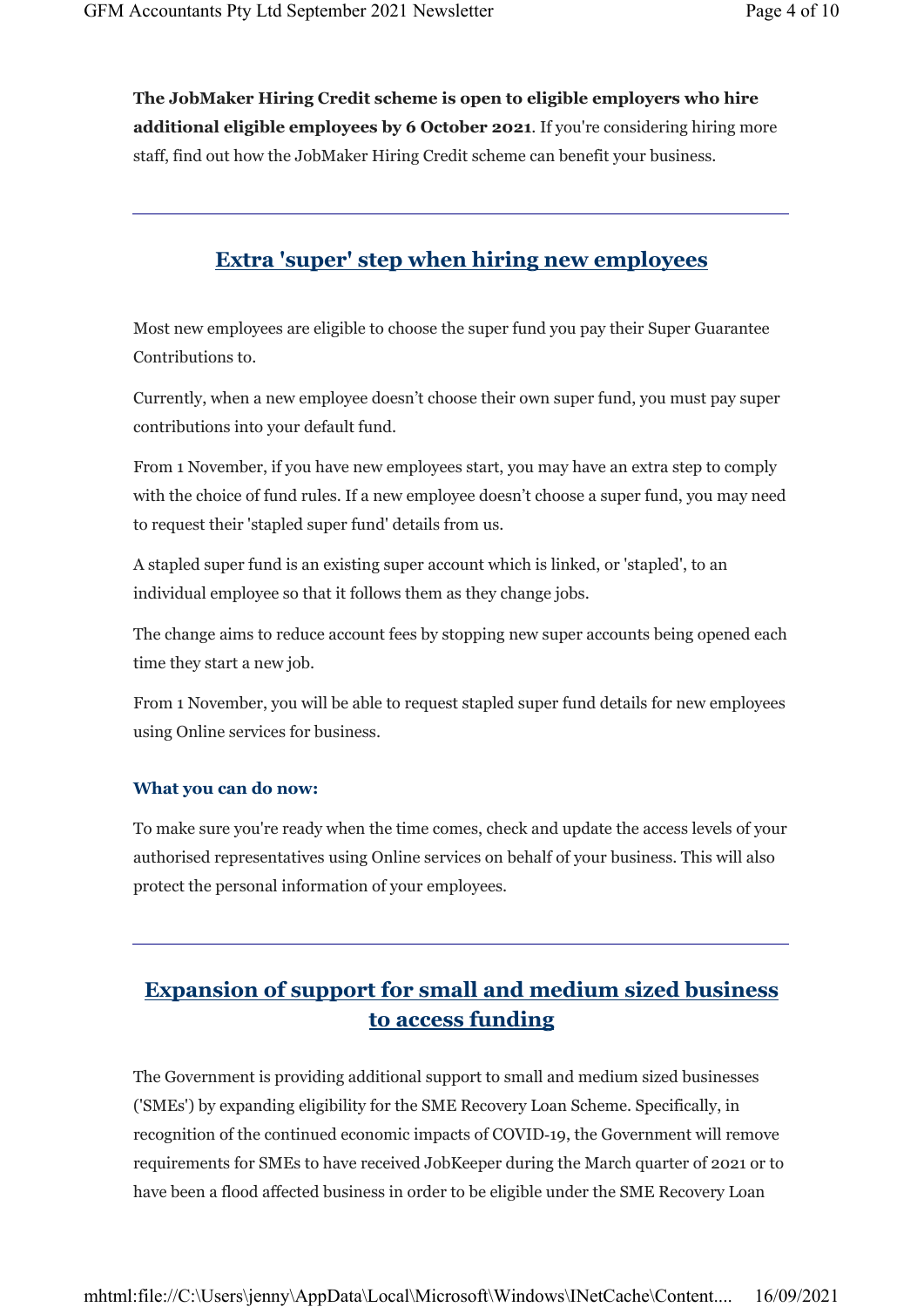Scheme.

As with the existing scheme, SMEs who are dealing with the economic impacts of the coronavirus with a turnover of less than \$250 million will be able to access loans of up to \$5 million over a term of up to 10 years. Other key features include:

- The Government guarantee will be 80% of the loan amount.
- Lenders are allowed to offer borrowers a repayment holiday of up to 24 months.
- Loans can be used for a broad range of business purposes, including to support investment, as well as to refinance any pre-existing debt of an eligible borrower, including those from the SME Guarantee Scheme.
- Loans can be either unsecured or secured (excluding residential property).

The loans will be available through participating lenders until 31 December 2021.



### Mental Health Support for Business Owners

### Running a business can be an isolating experience. And, with COVID-19 lockdowns and disruptions to trade, the pressure can be intense.

NewAccess for Small Business Owners is a free and confidential mental health program developed by Beyond Blue to give small business owners the support they need. Whether you're just feeling stressed, or completely overwhelmed about everyday life issues, they can help.

Understandably, a lot of small business owners are reporting that COVID-19 has negatively affected their mental health.

NewAccess is designed to appeal to people who might not otherwise seek support for their mental health and to provide support early, preventing symptoms from potentially getting worse.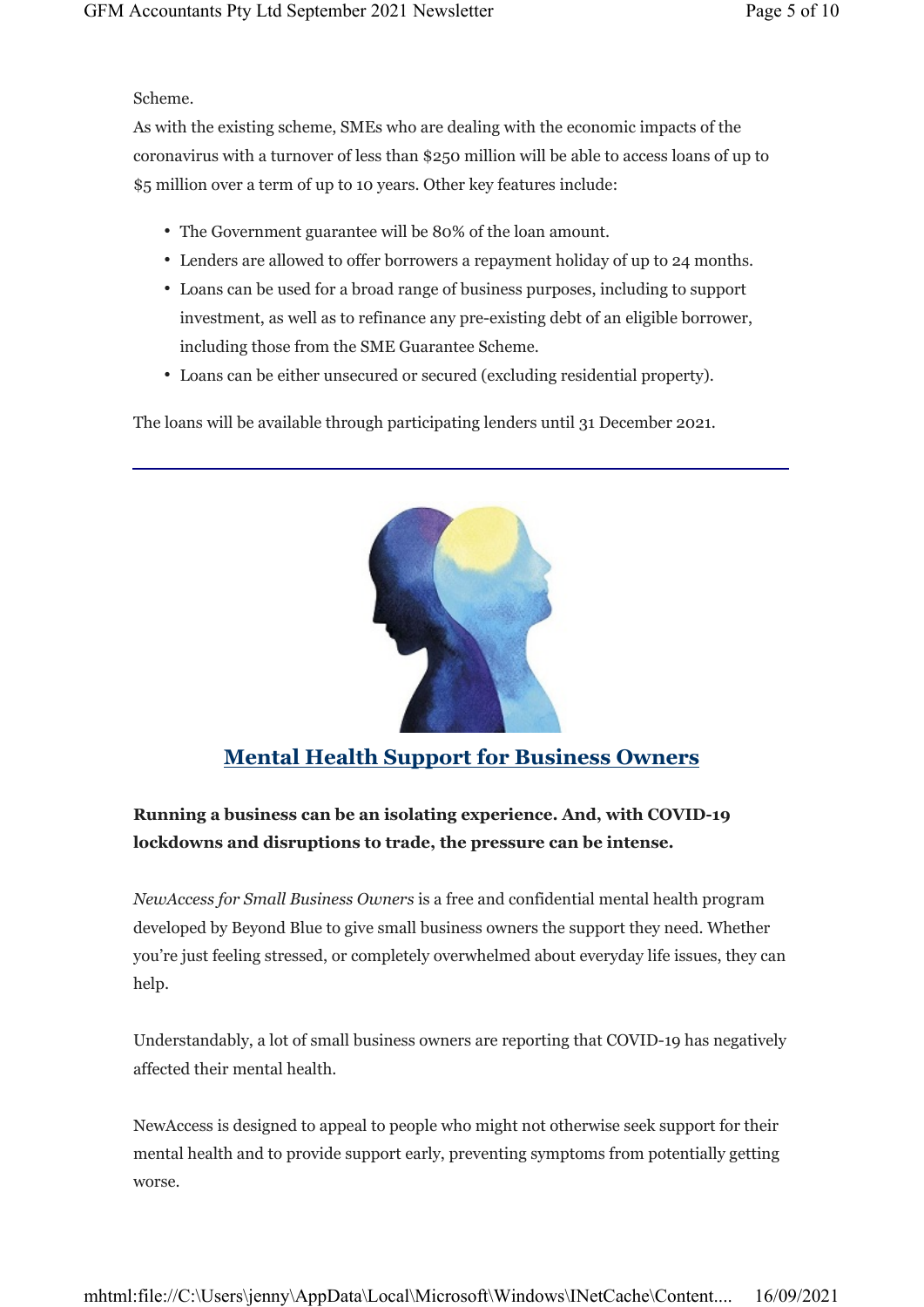Coaches of the NewAccess for Small Business Owners program all have a small business background and are trained in Low-intensity Cognitive Behavioural Therapy - a structured, evidence based psychological treatment. Put simply, it allows us to recognise the way we think, act and feel.

The program is open to small business owners (under 20 employees) who are not currently seeing a psychologist or psychiatrist. The program starts with an initial assessment, then works with you over five sessions to tackle unhelpful thoughts and behaviours, using an individual plan that you develop with your coach. Together you will develop an understanding of what is causing distress and then work on practical tools and strategies that can be used in day-to-day life.

For more information you can visit: https://www.beyondblue.org.au/get-support/newaccess/newaccess-for-small-businessowners

### Apply Now: Commercial Landlord Hardship Fund 3

Applications are now open for the Victorian Government's Commercial Landlord Hardship Fund 3. The program offers grants to small landlords who are doing the right thing by waiving rent for their tenants as part of the Commercial Tenancy Relief Scheme.

Eligible commercial landlords with total taxable landholdings under \$3 million that waive rent for their tenants between 28 July 2021 and 15 January 2022 can apply for grants of up to \$6000 per tenancy. In cases of acute hardship, small landlords may be eligible for grants of up to \$10,000 per tenancy.

To be eligible for a grant, landlords must provide a rent waiver of at least 50 per cent to their tenants through the Commercial Tenancy Relief Scheme, and use the grant to offset the waiver.

If you require further information or assistance please contact our office on 03 9374 2422.

#### CPI - June 2021 quarter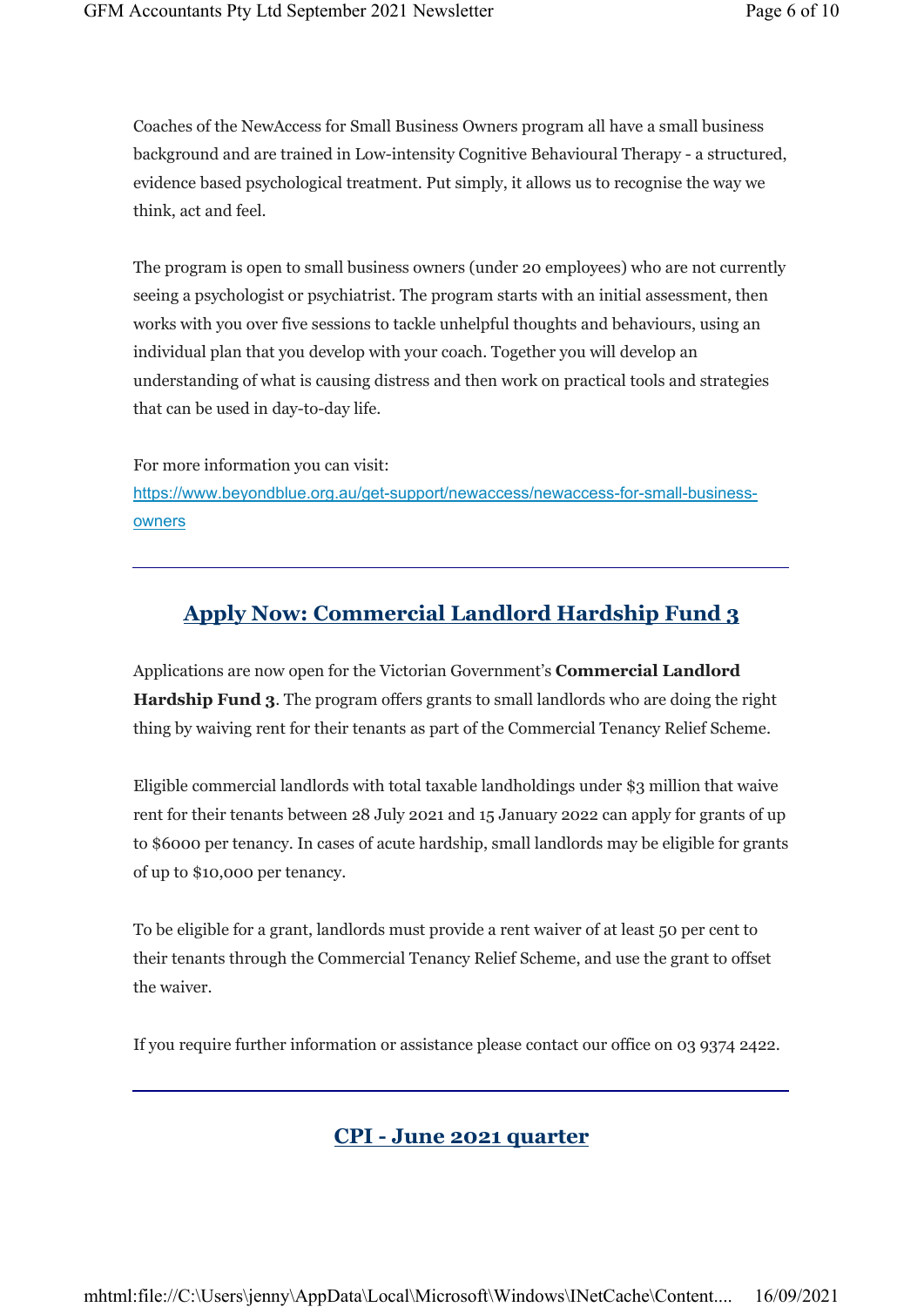The CPI indexation factor for the June 2021 quarter is 118.8 (an increase of 0.9 from the March 2021 quarter of 117.9).

This indexation factor is used to index certain tax and superannuation amounts, as well as for FBT purposes in relation to remote area housing.



during COVID lockdown

The Government will provide additional targeted support for thousands of child care providers impacted by extended COVID-19 lockdowns, through new fortnightly payments.

Child care services in Commonwealth-declared hotspots will be eligible for payments of 25% of their pre-lockdown revenue, and Outside School Hours Care ('OSHC') services will be eligible for payments of 40%.

This will apply to services seven days after the hotspot is declared, where states have directed families to keep their kids at home. Where kids are still allowed to attend, the supports will kick in four weeks after the hotspot declaration.

The measure is in addition to the existing Commonwealth supports, including gap fee waivers which allow Commonwealth Child Care Subsidy to continue even when children are not attending.

The new payments will immediately benefit child care services in affected areas of Sydney and the ACT and OSHC services in Metropolitan Melbourne.

All other services in Metropolitan Melbourne, regional Victoria and regional NSW will become eligible after seven days of lockdown, and payments will be backdated to 23 August 2021.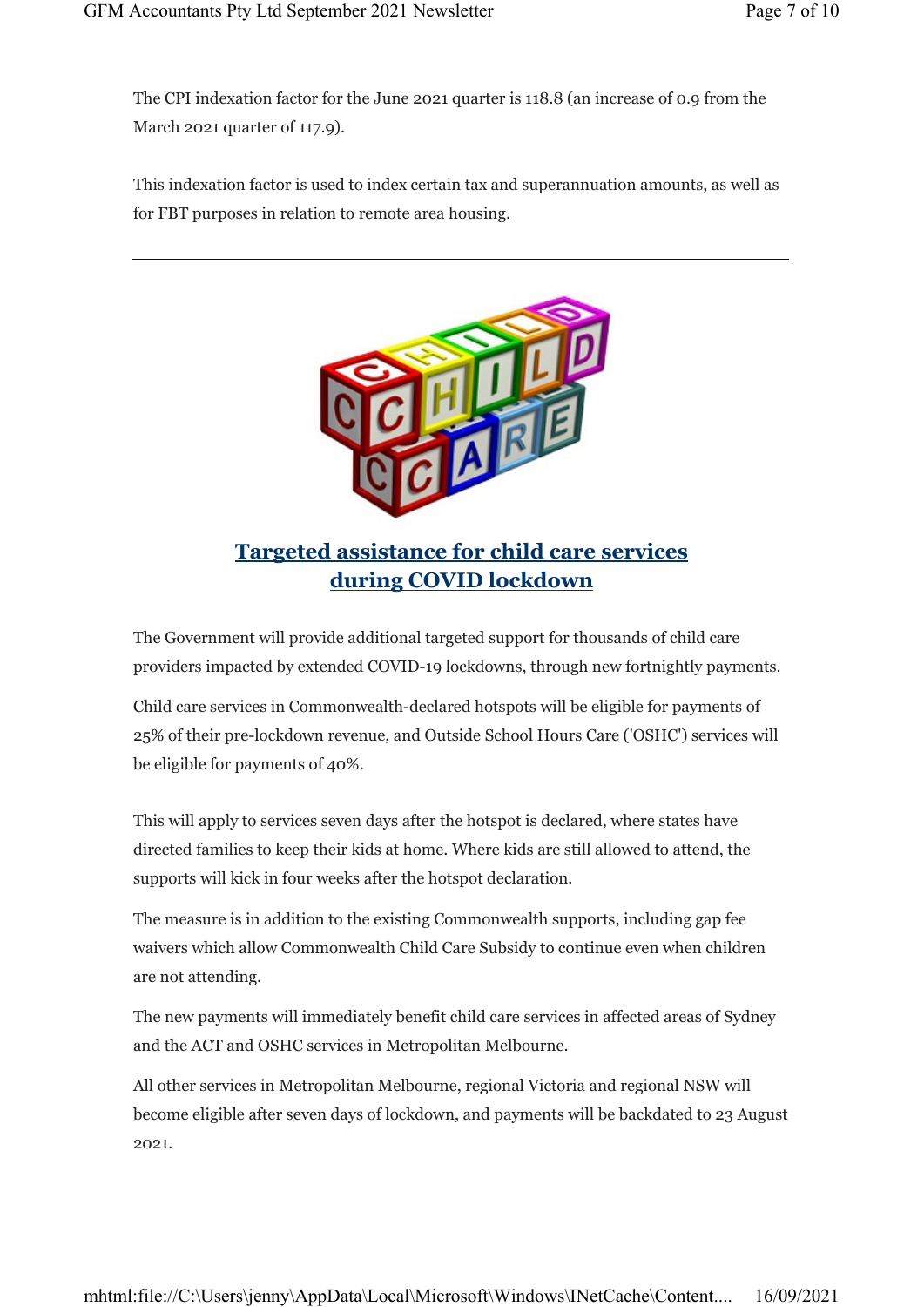The supports will also be available for services who meet the criteria in any future extended lockdowns.

Payments will be contingent on services:

- expecting attendance below 50%;
- waiving gap fees for all families whose children are not attending;
- maintaining staffing levels;
- agreeing to a fee freeze for the duration of support; and
- not accessing other Commonwealth Government funded supports.

Families in affected areas are not required to do anything.

### Div.293 concessional contribution assessments have been issued

The ATO has recently issued approximately 30,000 Division 293 assessments for the 2018/19 and 2019/20 financial years.

Division 293 tax is an additional tax on super contributions, which reduces the tax concession for individuals whose combined income and contributions are greater than the Division 293 threshold (currently \$250,000).

Due to a system issue, concessional contributions reported for these financial years were not included in Division 293 assessments where that super account was also reported as closed during that financial year.

This reporting issue was resolved in June 2021, with applicable concessional contributions now included in Division 293 assessments, and this has resulted in affected members receiving either an initial or amended Division 293 assessment.

Members who contact the ATO are therefore being advised that the assessment:

- they have received is correct; and
- now includes the concessional contributions they made to a super account that has been closed.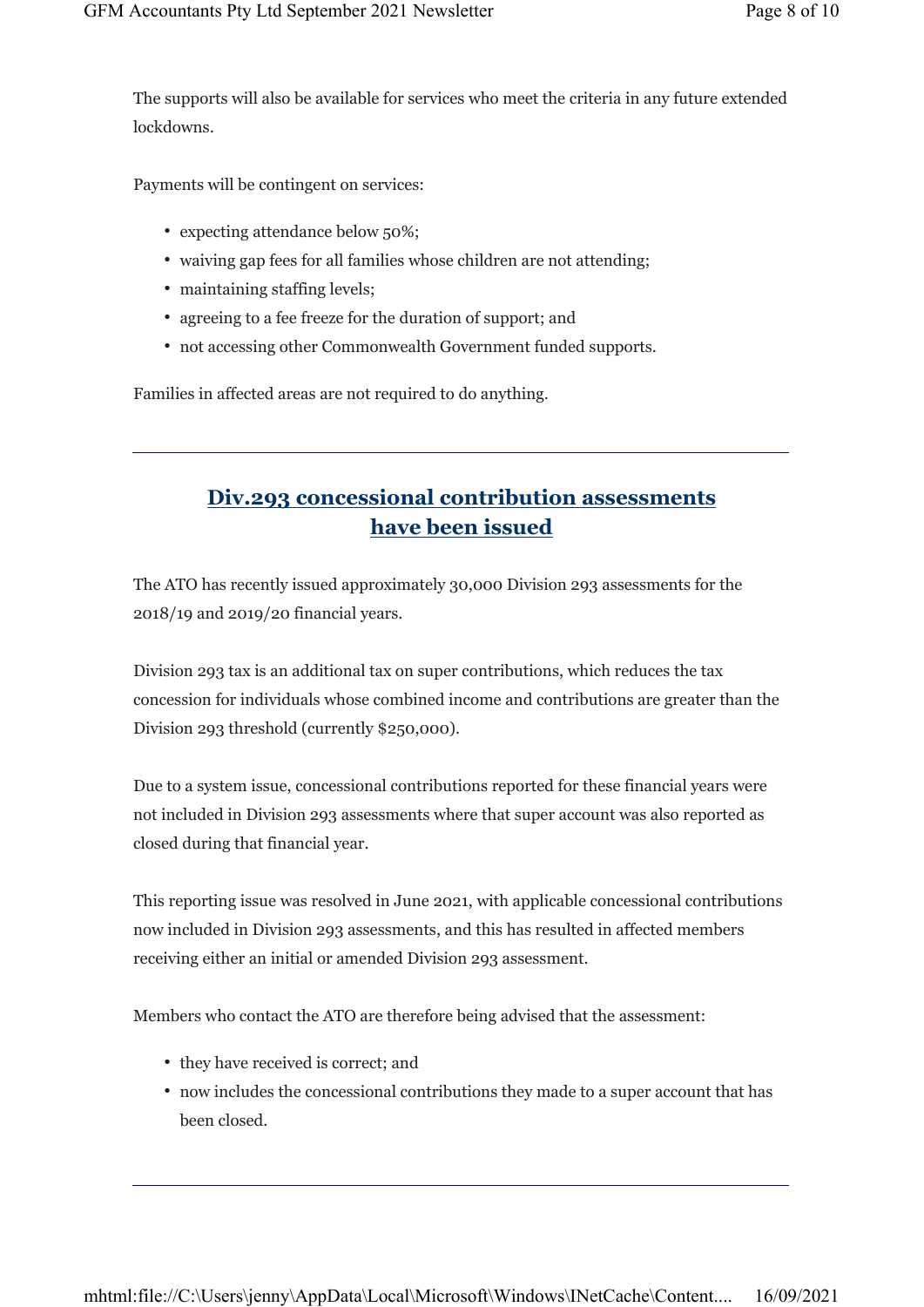

- August 2021 Monthly IAS/BAS 21st September 2021
- September Payroll Tax 7th October 2021
- September 2021 Monthly IAS/BAS 21st October 2021
- Make Super Guarantee Contributions for quarter 1, 2021-22 to funds by this date 28th October 2021
- Final date for GFM to add any new clients to our client list to ensure 2021 tax returns are covered by our lodgement program – 31st October 2021

Important: This is not advice. Items herein are general comments only and do not constitute or convey advise per se. We therefore recommend that our formal advice be sought before acting in any of the areas. The Bulletin is issued as a helpful guide to clients and for their private information. Therefore it should be regarded as confidential and not be made available to any person without our prior approval.



Copyright © 2018 GFM Accountants Pty Ltd, All rights reserved. You are receiving this email because you previously registered an interest to receive our newsletter

> Our mailing address is: PO Box 846 NIDDRIE VIC 3042

Want to change how you receive these emails?